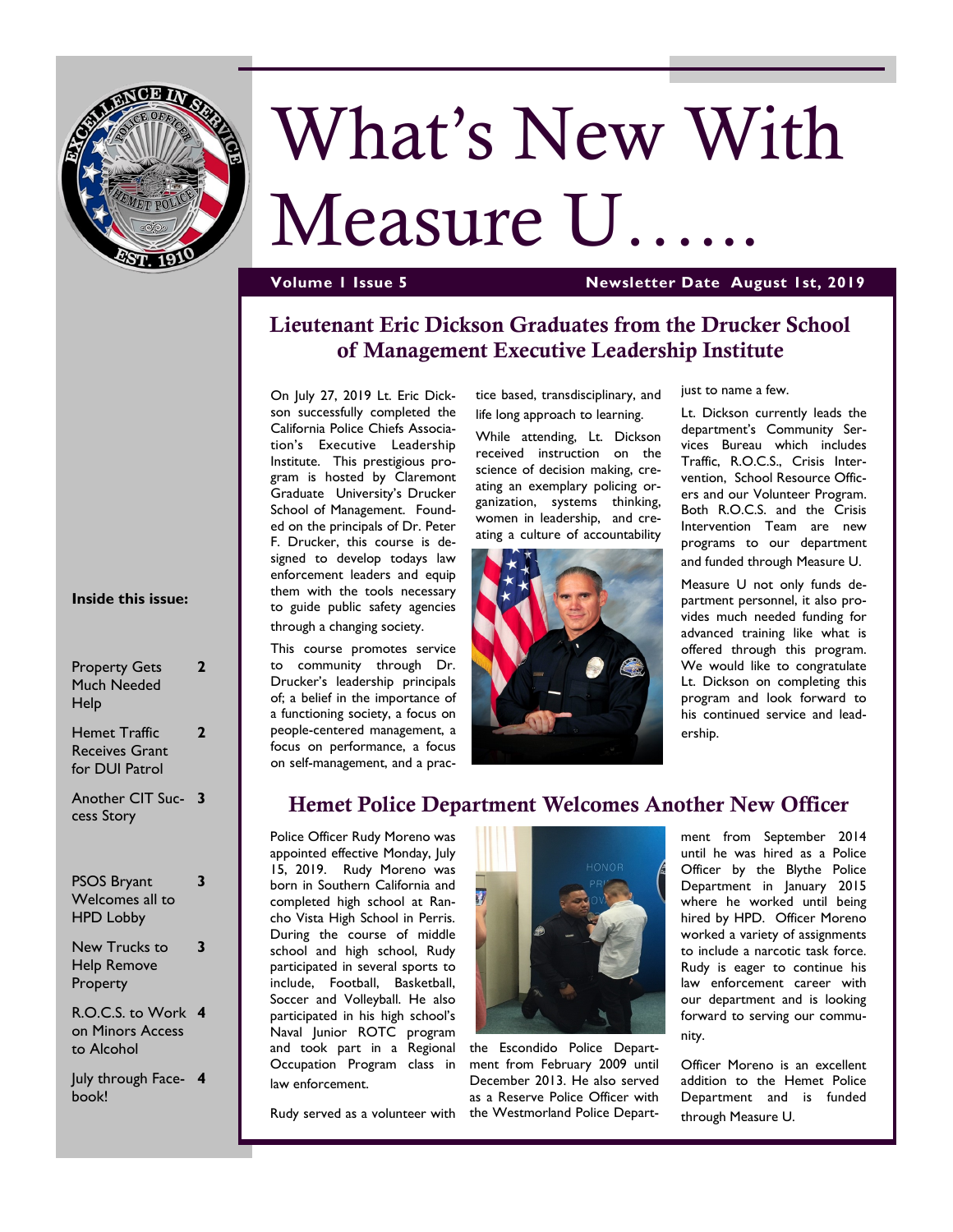# **Page 2 Did you download the HPD app yet?**

## **It's FREE!**



**Search for Hemet Police Department at Apple App Store Or Google Play**

#### **Property Division Gets Part-Time Help**

The City of Hemet Police Investigations Division includes Property and Evidence Technicians. These employees are non -sworn members of the police department. Property and evidence duties were the responsibility of one full-time Property and Evidence Technician in prior years. Property and Evidence Technician Chonte Keene has been employed with the Police Department and fulfilling these responsibilities for about 5 years. As sworn personnel increased as a result of Measure U, support staff duties such as property and evidence responsibilities continued to increase. In May 2019, the City of Hemet Police Department hired part-time Property and Evidence Technician Christine Abbarno. Her part-time position is funded through the department's General Fund budget. Property and Evidence personnel are required to process incoming and outgoing property and evidence in accordance with strict evidentiary rules. Below is a chart that reflects the number of items handled in accordance of evidentiary rules from January – June 2016 compared to Janu-

 $ary -$  June 2019.





#### **HPD Receives Traffic Safety Grant to Focus on DUI Enforcement**

**Please report graffiti so it can be removed. The graffiti removal hotline is 951-765- 2309**





The Hemet Police Department was notified by the California Office of Traffic Safety (OTS) to expect grant funds to help combat impaired drivers in Hemet. OTS tentatively agreed to award the city \$100,000.00 to be used during a year-long anti-DUI program. The grant is aimed at preventing deaths and injuries on our roadways, and is expected to commence in November of 2019. The grant will be administered by the department's traffic bureau, who has managed similar traffic safety grants in the past.

The special DUI enforcement and awareness grant will assist our efforts to reduce the number of persons killed and injured in alcohol and other drug related collisions in the community. The grant activities will specifically target impaired drivers as well as educate the public on the dangers of impaired driving. During the grant, Hemet Police Officers will conduct specialized enforcement details. That means extra officers on the streets, working overtime and looking

for impaired drivers. Additional funding is available in the grant for officers to address traffic violations made by bicyclists, pedestrians, motorcyclists, and other vehicle drivers.

This grant represents the broader effort by the Hemet Police Department to reduce the number of traffic collisions through focused enforcement. Although these funds are completely separate from Measure U funds, it is the additional personnel made possible through Measure U that provide the manpower to bring these enforcement efforts forward.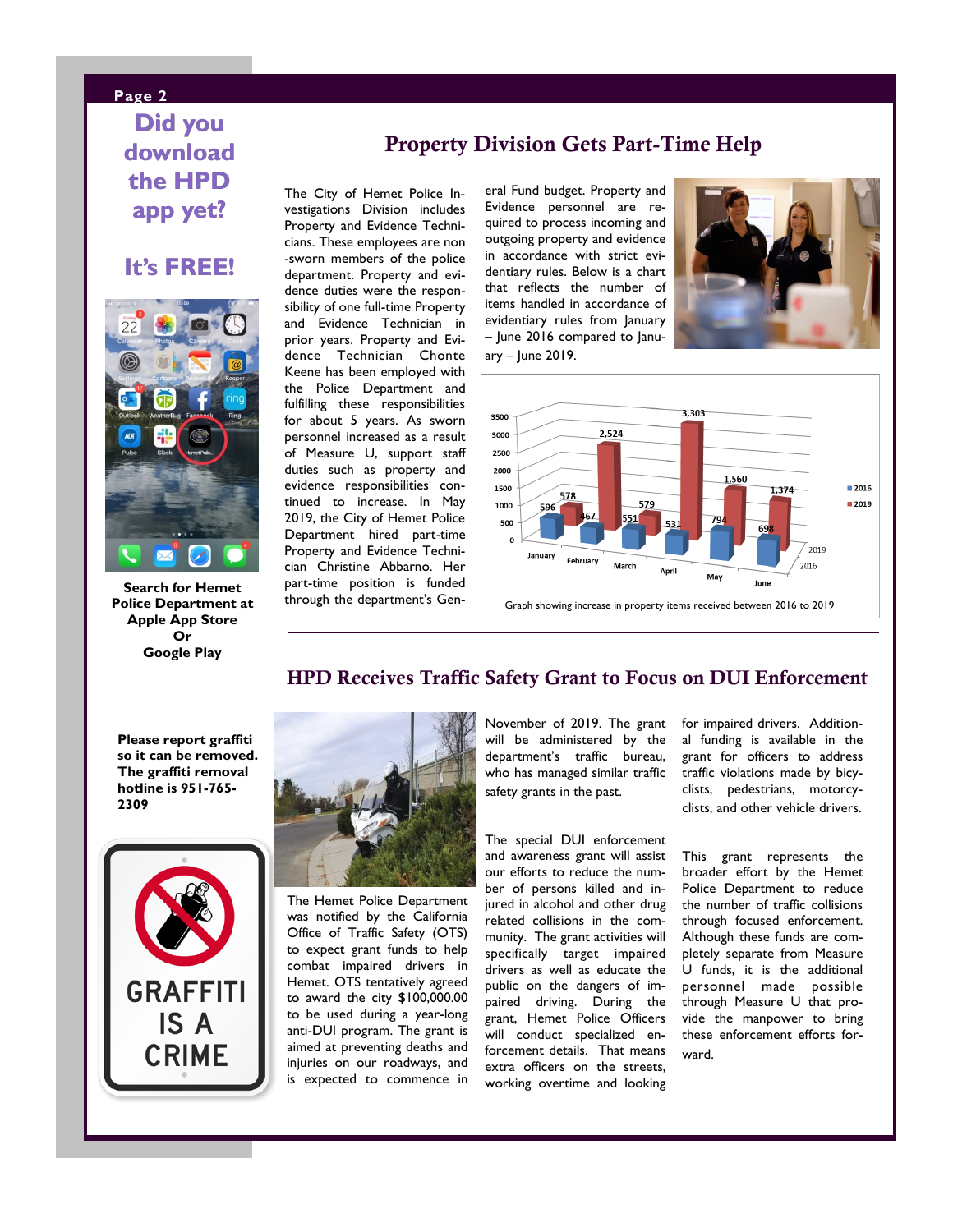#### **Volume 1 Issue 5 Page 3**

#### **Another Hemet Police Department Crisis Intervention Success Story**

Over the past year, the Crisis Intervention Team dealt with a male on numerous occasions involving drug abuse along with mental health needs. The Crisis Intervention Team received numerous calls from this man's mother pleading for us to help her son. After numerous contacts and attempts to help this man out our contacts with him came to a standstill and we did not hear from him or his mother in several months.

The Crisis Intervention Team unexpectedly encountered the male on Florida Avenue and he appeared to be in good spirits. He proceeded to inform the Crisis Intervention Team that he was no longer abusing drugs or alcohol. The male reported that he has been sober for several months now and was back on his feet. He expressed his gratitude to the Crisis Intervention Team for regular contact, follow-ups and interventions along with his mother/ sister. The male stated, "In my worst moment, you guys always treated me with respect and were patient and for that I

will always be grateful." The male was apologetic for causing so much grief and "wasted" resources to the Crisis Intervention Team but he wants to pay it back by being productive. The male reported that after his social security finally kicked in; he was able to purchase a working vehicle, and is now a self-employed handy man, and his relationship with his mother has been restored. The male stated, "I'm now able to take care of my mother due to her ailing health as opposed to her always worrying about

me." The male is optimistic about his future these days and claims that he regularly advocates for the Crisis Intervention Team to his homeless and mentally ill friends. He stated, "I tell them to give you guys a try because it was your consistent presence, interventions and encouragement and to not give up on my social security claim that helped get me to this point." Hemet CIT is funded

through Measure U.

# **From Teacher to Police Employee, Public Safety Office Specialist Bryant Continues to Serve Our Community**

It seems like there's never a dull moment in the Hemet Police Department's Records Lobby and Bureau. Monday through Friday, 8:00 a.m. to 5:00 p.m., citizens walk-in for a variety of reasons: to file a police report, to pick-up a police report, to obtain a vehicle release because their car has been impounded or stored, to obtain a repo release, or to follow-up with a detective. The Records Bureau strives to provide the best customer service and

individualized attention to every citizen they come in contact with, regardless of the influx of people in the lobby or over the telephone.

In 2018, the Hemet police Department had approximately 12,500 police reports generated with over 4,000 arrests. In an effort to keep up with data entry and other ancillary support, tax revenue generated from the City of Hemet's Measure U has allowed the Records Bureau to expand by an additional Records Clerk and for the first time ever, a civilian supervisor. The Records Bureau is now staffed by six highly-qualified and experienced staff members with over 65 years of experience among them. Carla Bryant, the latest member to join the Records Bureau, comes to the team following two years of substitute teaching with the San Jacinto Unified School District. She is usually the person behind the window assisting an average of 70 walk-in requests each weekday. Aside from

facilitating the requests brought to her at the window she fulfills requests for documents faxed in from numerous other agencies and entities, and assists in the flow of the work of the unit. She brings a true enjoyment of customer service to the lobby to assist our citizens. If you need to report a new crime, there is no need to wait in line. Please, call the nonemergency line at 951-765- 2400, or pick up the phone in either lobby and call into dispatch.

## **HPD Gets Two Trucks to Help Pick-up and Store Abandoned Property**

In July the Hemet Police Department took delivery of two new F-150 trucks with special lift gates to help clear abandoned property from city streets. While not a traditional role for law enforcement, our officers are driving around 24/7 and often see abandoned property before others. Typically calls are made to other city departments during normal business hours for removal and storage, however after hours this abandoned property may sit until someone was available.

These new trucks will help the Hemet Police Department remove items of blight from our neighborhoods. These are not a trash truck, however recent court decisions require cities to store some types of property for up to 90 days in hopes that the owners may come to retrieve it. General trash will be left to more conventional disposal methods. That being said, these new Measure U funded vehicles will go a long way in helping to keep our community clean!